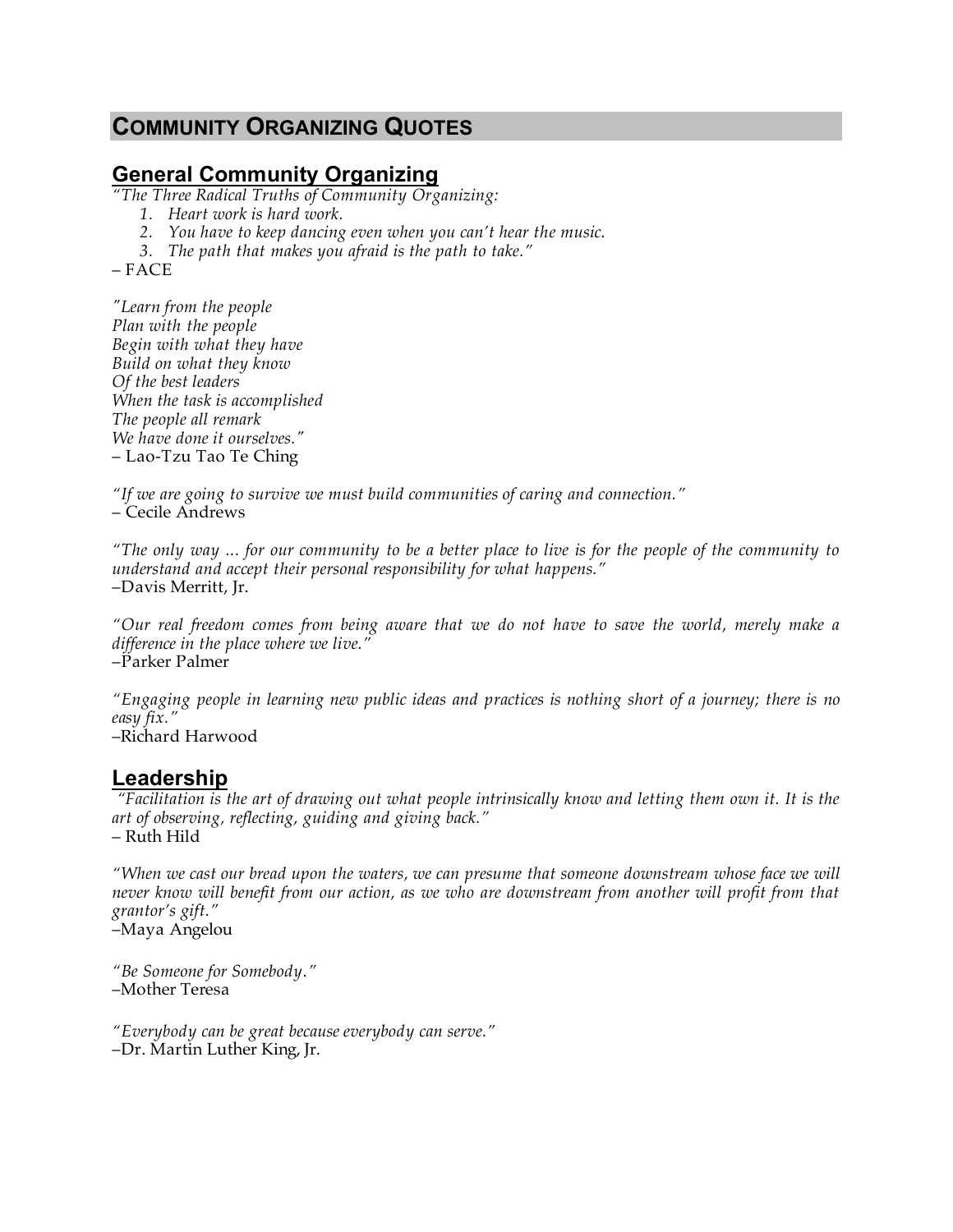*"A leader today needs to be one who convenes people, who convenes diversity, who convenes all viewpoints in processes where our intelligence can come forth. So these kinds of leaders do not give us the answers, but they help us gather together so that together we can discover the answers."* –Margaret Wheatley

*"A leader takes people where they want to go. A great leader takes people where they don't necessarily want to go, but ought to be."*  –Rosalynn Carter

*"So I asked myself, will my footprints be deep enough to guide the children who follow me?"* –Bishop Kenneth Hicks

*"There's something I know about you that you may not know about yourself. You have within you more resources of energy than have ever been tapped; more talent than has ever been exploited; more strength than has ever been tested; and more to give than you have ever given."*  –John Gardner

## **Collaboration & Teams**

*"We are caught in an inescapable network of mutuality, tied in a single garment of destiny. Whatever affects one directly, affects all indirectly!"* – Dr. Martin Luther King Jr.

*"Community development, or community building, depends on identifying, developing and sustaining relationships. Central to being successful in those relationships is community leadership."* –Center for Collaborative Planning

*"Relationship building is a way of looking at the world—not just a strategy."*  –Robert Putnam

*"Very great change starts from very small conversations, held among people who care."*  –Margaret Wheatley

*"Getting people together takes more than getting them in the same room."*  –Jim Rowings, Mark Frederic

*"Our best moments as a society come when we get outside ourselves and accept a common purpose that is larger than projected self-interest."*  –Tom Ehrlich

*"Alone we can do little, together we can do so much."*  –Helen Keller

*"How we decide is as important as what we decide."*  –David Chrislip

### **Chaos & Challenges**

*"Times of stress and difficulty are seasons of opportunity when the seeds of progress are sown."* –Thomas F. Woodlock

 *"Most of us at one time or another have been part of a great 'team', a group of people who functioned together in an extraordinary way—who trusted one another, who complemented each other's strengths and compensated for each other's limitations, who had common goals that were larger than an*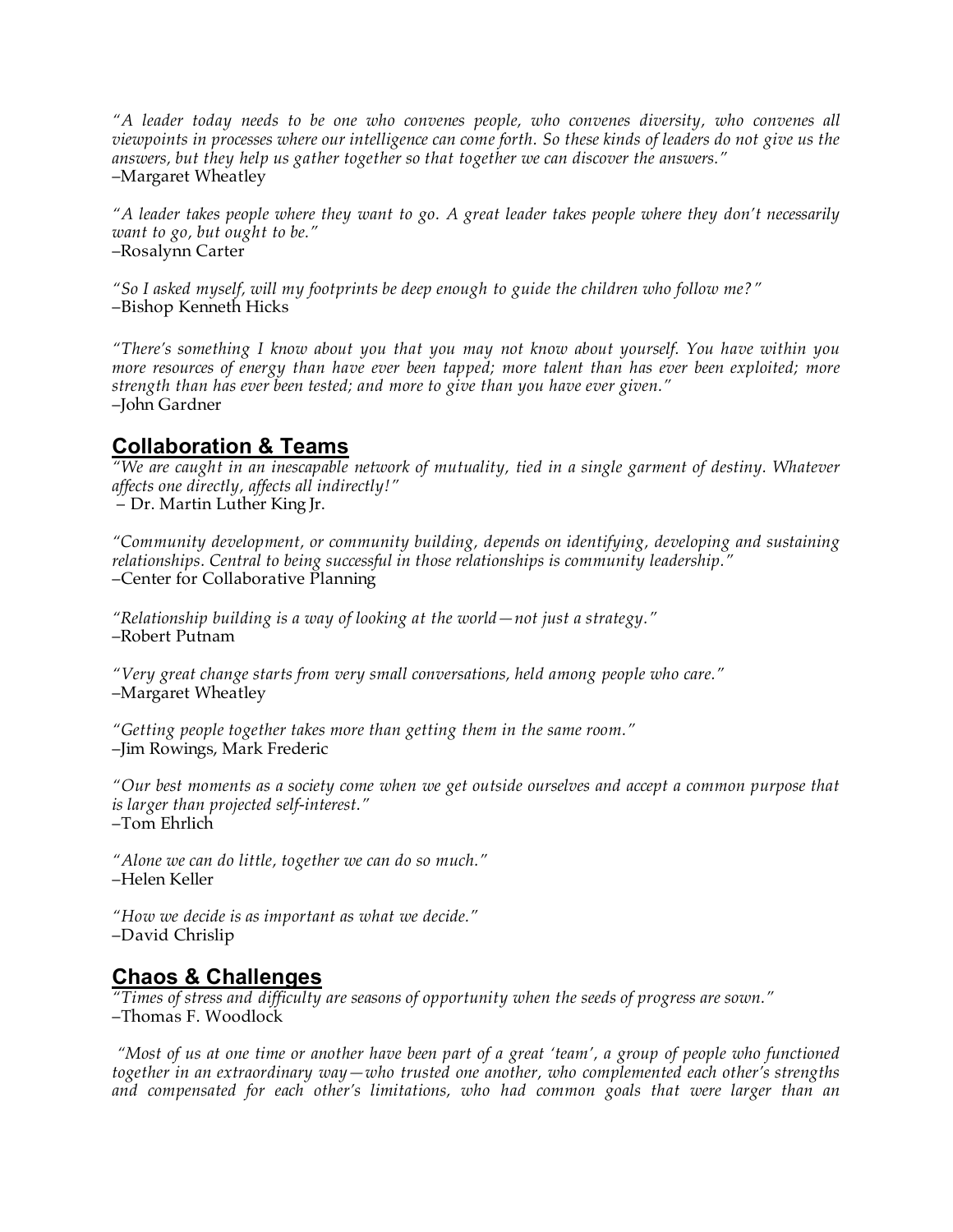*individual's goals, and who produced extraordinary results ... the team that became great didn't start off great—it learned how to produce extraordinary results."*  –Peter Senge

 *"This messy stage doesn't last forever, although it can feel like that. But if we suppress the messiness at the beginning, it will find us later on, and then it will be disruptive."*  –Margaret Wheatley

*"The more we pull together toward a common future, the less it matters what pushed us apart in the past."* 

–Johnnetta B. Cole

# **Planning**

*"If you bring the appropriate people together in constructive ways with good information, they will generate authentic visions and strategies for addressing the shared concerns of the organization or community."*

– David Chrislip & Carl Larson

*"When we reflect deeply and honestly, when we subject our actions to thoughtful examination, when we*  act with purpose, not whim or thoughtlessness, we imbue our actions with meaning. I believe this *balanced rhythm is the essence of a life lived with grace."* 

–Bernice McCarthy

*"Vision without action is merely a dream Action without vision just passes the time Vision with action can change the world"* – Joel Barker

*"Vision without action is daydreaming, but action without vision is just random activity."*  – Joel Barker

*"We dance around in a circle and suppose while the truth sits in the middle and knows."* – Robert Frost

*"Discovery consists of looking at the same thing as everyone else and thinking something different."* –Albert Szent Gyorgyi

 *"You've got to think about big things while you're doing small things, so that all the small things go in the right direction."*  –Alvin Toffler

## **Plan Implementation/Taking Action**

*"Successful action gives people lessons in their own power."*  –Robert Putnam

*"I've found that luck is quite predictable. If you want more luck, take more chances. Be more active. Show up more often."*  –Brian Tracy

*"A good plan implemented today is better than a perfect plan implemented tomorrow."*